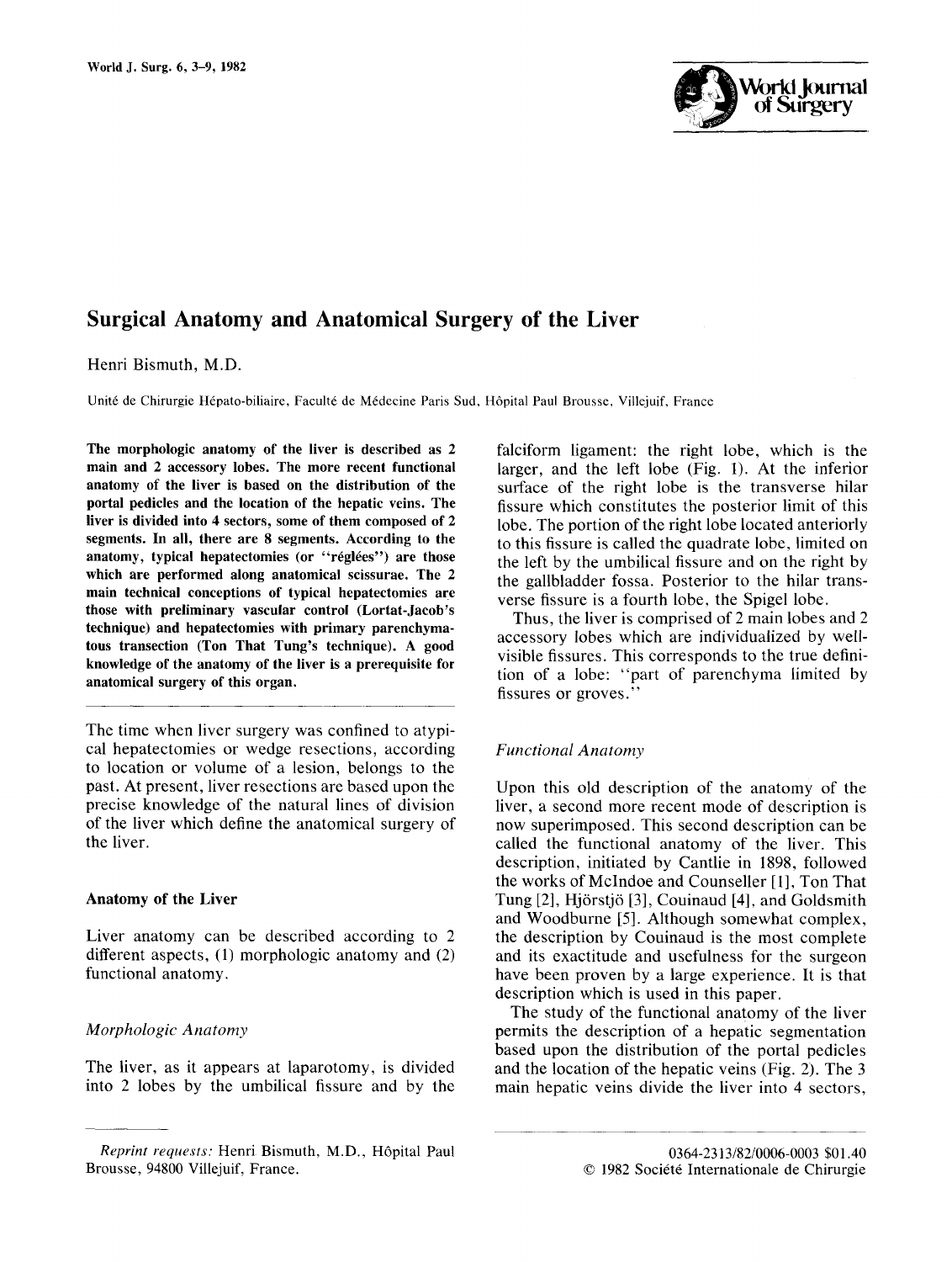

Fig. 1. Morphologic aspect of the liver.

each of which receives a portal pedicle, with an alternation between hepatic veins and portal pedicles. The 4 sectors individualized by the 3 hepatic veins are called portal sectors, for these portions of parenchyma are supplied by independent portal pedicles. For the same reason, the scissurae containing the hepatic veins are called portal scissurae,\* while the scissurae containing portal pedicles are called hepatic scissurae: the umbilical fissure corresponds to a hepatic scissura.

According to this functional anatomy, the liver appears to be separated into 2 livers (or hemilivers), the right and left livers, by the main portal scissura also called Cantlie's line (Fig. 3). It is better to call them right and left livers rather than right and left lobes, for this last nomenclature causes some confusion with the anatomical lobes and is erroneous since, as mentioned, there is no visible mark that permits individualization of a true lobe, The main portal scissura goes from the middle of the gallbladder's bed anteriorly to the left side of the vena cava posteriorly. This scissura describes an angle of  $75^{\circ}$  with the horizontal plane opened to the left. The right and left livers individualized by the main portal scissura are independent as regards



Fig. 2. Schematic representation of the functional anatomy of the liver: 3 main hepatic veins divide the liver into 4 sectors, each of them receiving a portal pedicle; hepatic veins and portal pedicles are intertwined as the fingers of the 2 hands.

the portal and arterial vascularization and the biliary drainage. The middle hepatic vein follows this main portal scissura.

These right and left livers are themselves divided into 2 parts by 2 other portal scissurae. These 4 subdivisions are usually called segments in the Anglo-Saxon nomenclature [5]. According to Couinaud's nomenclature [4], which we are using here, they are called sectors.

The right portal scissura divides the right liver into 2 sectors: anteromedial and posterolateral, Along the right portal scissura runs the right hepatic vein. The right portal scissura is inclined  $45^{\circ}$  to the right. Wilh the liver in its normal place in the abdominal cavity, the posterolateral sector is behind the anteromedial sector and the scissura is almost in a frontal plane. The exact location of the right portal scissura is not well defined because it has no external landmark. According to Couinaud [4], it extends, at the anterior surface of the liver, from the anterior border of the liver at the middle of the distance comprised between the right angle of the liver and the right side of the gallbladder's bed, to the confluence between the inferior vena cava and the right hepatic vein posteriorly. According to Ton That Tung [6], this scissura follows a line parallel to the right lateral edge of the liver, 3 fingers' breadths more anteriorly,

The left portal scissura divides the left liver into 2 sectors: anterior and posterior. This left portal scissura is not the umbilical fissure, since this fissure is not a portal scissura: in a portal scissura,

<sup>\*</sup>We prefer the word "scissura" to "fissure" since there is no apparent demarcation at their level.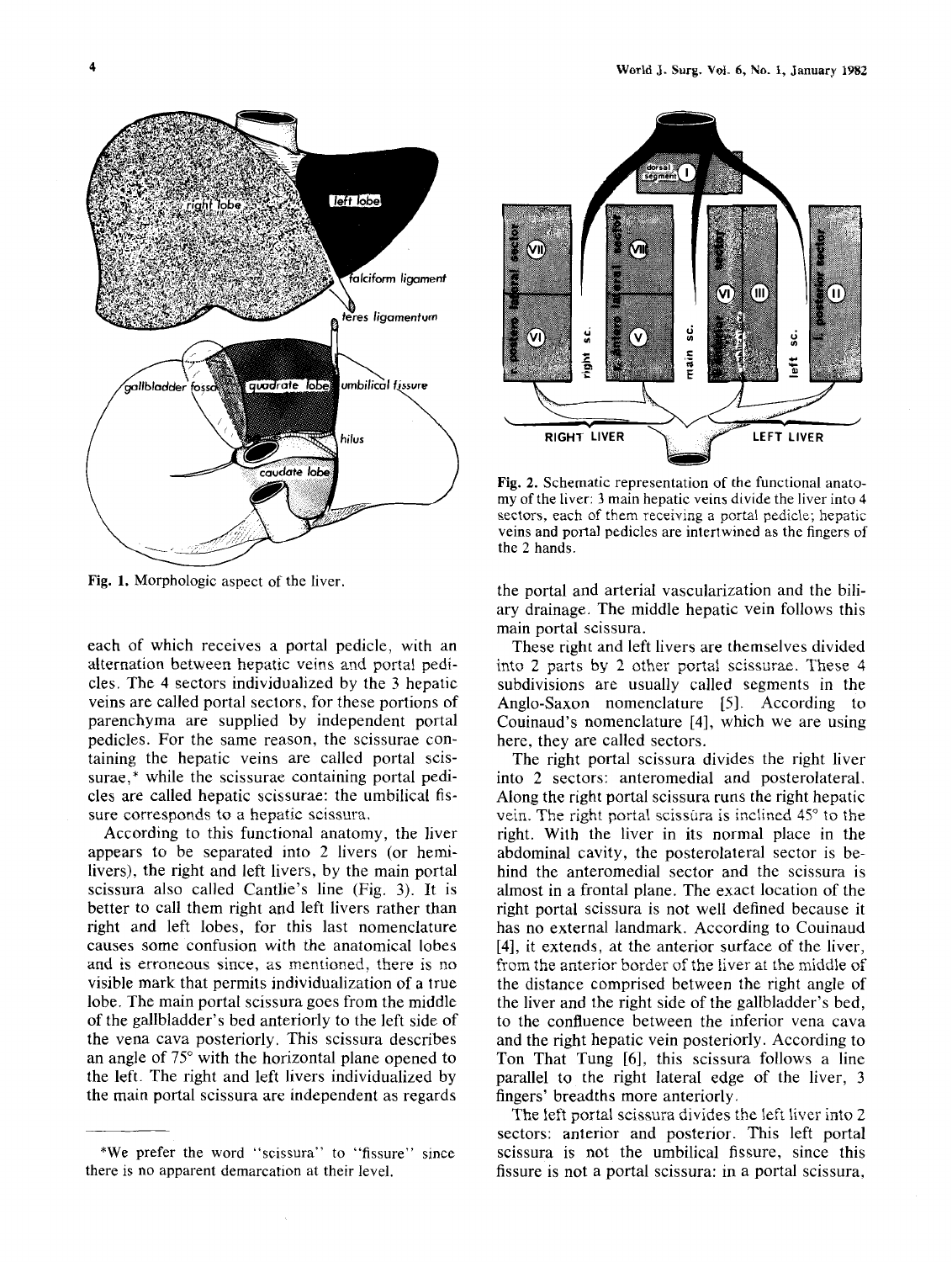

**Fig.** 3. The obliquity of the middle and of the right portal scissurae.

there is an hepatic vein whereas in the umbilical fissure there is a portal pedicle. The left portal scissura is, in fact, located posteriorly to the teres ligamentum and is found inside the left lobe of the liver where the left hepatic vein runs. Thus, the anterior sector of the left liver is composed of the part of the right lobe which is to the left of the main portal scissura and of the anterior part of the left lobe. [In fact, the location of the division between the 2 segments of the anterior sector is in contradiction with the general scheme: the line of division passes along a portal pedicle and not along a hepatic vein. We consider these 2 segments as 1 segment, the portal pedicle of which creates a fissure for its external prolongation by the teres ligamentum. Actually, each of the 2 sectors of the left liver is comprised of 1 segment (Fig. 4).]

In conclusion, the liver appears to be divided into 2 livers by the main hepatic scissura where the middle hepatic vein runs (Fig. 5).

1. The right liver is divided into 2 sectors by the right portal scissura where runs the right hepatic vein. Each of these 2 sectors is divided into 2 segments: anteromedial sector-segment V, anteriorly and segment VIII, posteriorly—and the posterolateral sector--segment VI, anteriorly and segment VII, posteriorly.

2. The left liver is also divided into 2 sectors by the left portal scissura where the left hepatic vein runs. First, the anterior sector is divided by the umbilical fissure into 2 segments: segment IV, the anterior part of which is the quadrate lobe, and segment III, which is the anterior part of the left lobe. Second, the posterior sector is comprised of only 1 segment, segment II, which is the posterior part of the left lobe. This is an exception to this nomenclature.

3. The Spigel lobe (or segment I) must be considered from the functional point of view as an autonomous segment, for its vascularization is independent of the portal division and of the 3 main hepatic veins. It receives its vessels from the left but also from the right branches of the portal vein and hepatic artery; its hepatic veins are independent and end directly into the inferior vena cava. The autonomy of this third liver is revealed in some pathological circumstances, as in Budd-Chiari disease: due to the obstruction of the 3 main hepatic veins the hepatic blood outflow is ensured through the Spigel lobe which hypertrophies.

#### **Classification of Hepatectomies**

#### *Classification According to the Anatomy*

Liver resections can be separated into 2 groups: (1) Typical hepatectomies also called hepatectomies "réglées," which are defined by the resection of a portion of liver parenchyma following one or several anatomical scissurae. These resections are called hepatectomies (left or right), sectoriectomies, and segmentectomies. (2) Atypical hepatectomies which consist of the resection of a portion of parenchyma not limited by anatomical scissurae.

The most common typical hepatectomies can be separated into 2 groups (Fig. 6). First, there are right and left hepatectomies in which the line of transection is the main portal scissura separating the right and the left livers. Second, there are right and left lobectomies in which the line of transection is the umbilical fissure. In the classification of Couinaud, the right lobectomy corresponds to a right hepatectomy extended to segment IV. The terms left or right lobectomy are frequently used in the Anglo-Saxon literature to define what is, in fact, a left or right hepatectomy. This is a source of confusion and it is preferable, in our opinion, to avoid referring to as "lobectomy" the resection of a part of the liver that does not fit with the anatomical definition of the lobe. Figure 7 illustrates the differences in definition of hepatectomies [7].

The other typical liver resections are theoretically numerous. Indeed, according to the anatomical segmentation of the liver, all the individual or associated segmentectomies can be described. In fact, the number of the other typical liver resections is more limited (see further in this issue).

### *Classification According to Surgical Technique*

Two opposing technical conceptions of typical hepatectomies can be described (Fig. 8).

#### *Hepatectomy with Preliminary Vascular Control*

This technique was first described by Lortat-Jacob and his colleagues [8] at the time of the first right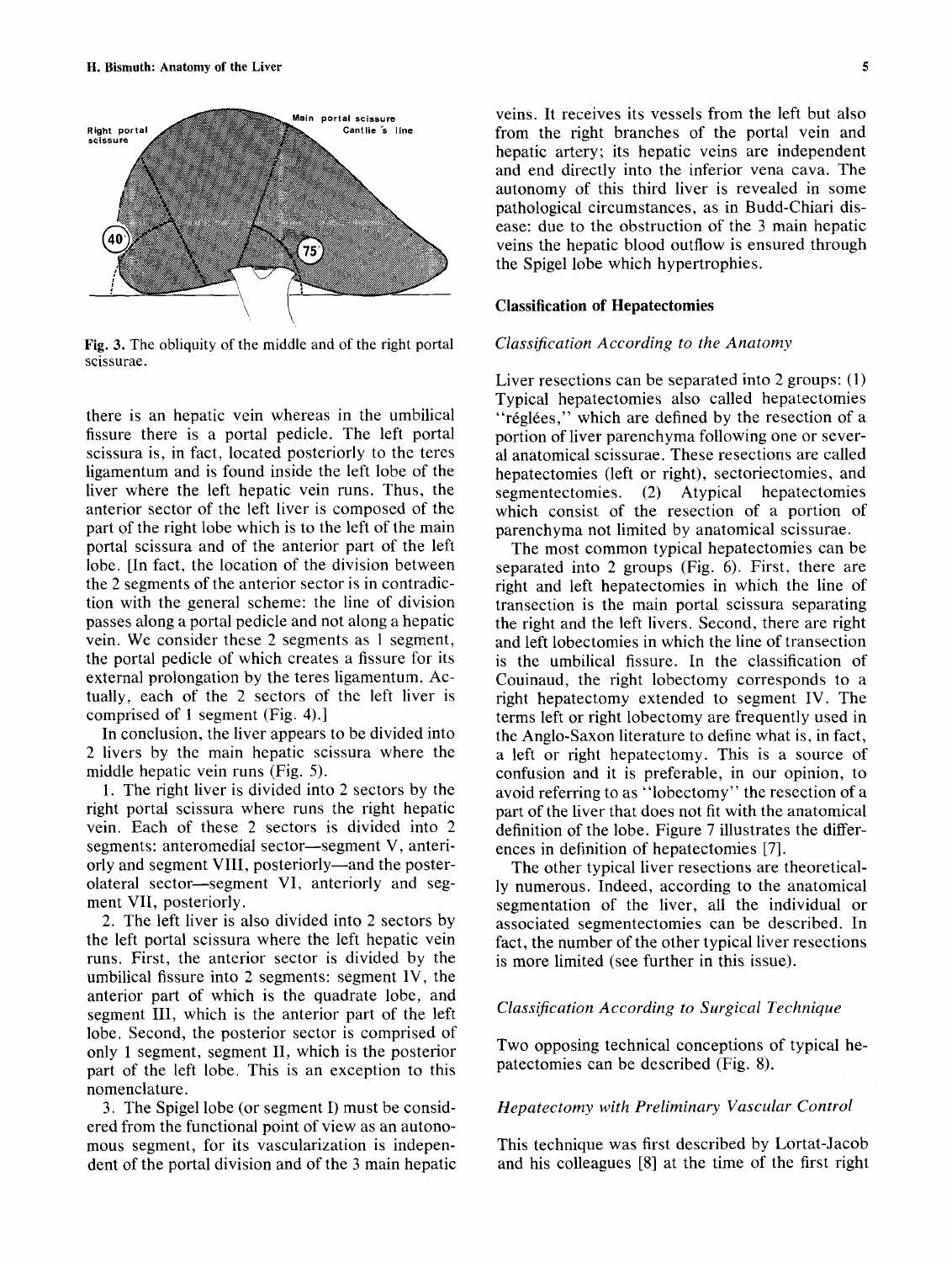



**Left anterior sector** 

Fig. 4. A. The umbilical fissure that divides the anterior sector of the left lobe into 2 segments is, in fact, an artificial scissura. B. When it is suppressed, the anterior sector appears to be a single segment.



Fig. 5. The functional division of the liver and the segments according to Couinaud's nomenclature.

typical hepatectomy. This technique consists in ligating and dividing the portal pedicle and the hepatic vein prior to transecting the parenchyma. Using this technique, a right hepatectomy starts with the ligation and section of the right portal pedicle at the hilus, continues with the ligation and section of the right hepatic vein, and ends with the transection of the parenchyma. The dissection of the hepatic vein is dangerous in that there is a major risk of tearing or penetrating this large vein or the vena cava itself, leading to massive bleeding which is difficult to control, and to the danger of air



Fig. 6. The 4 common hepatectomies. A and B. The right and left hepatectomies according to the main portal scissura. C and D. The right and left Iobectomy according to the umbilical fissure.

embolism. For this reason, in the initial technique of Lortat-Jacob, it was suggested that the dissection of the right hepatic vein be preceded by the control of the inferior vena cava above and below the liver. This technique has 2 advantages: (I) the primary vascular control permits visualization of the borderline between the 2 livers by the darkening of the right liver; and (2) good vascular control results in a decrease in intraoperative bleeding. However, the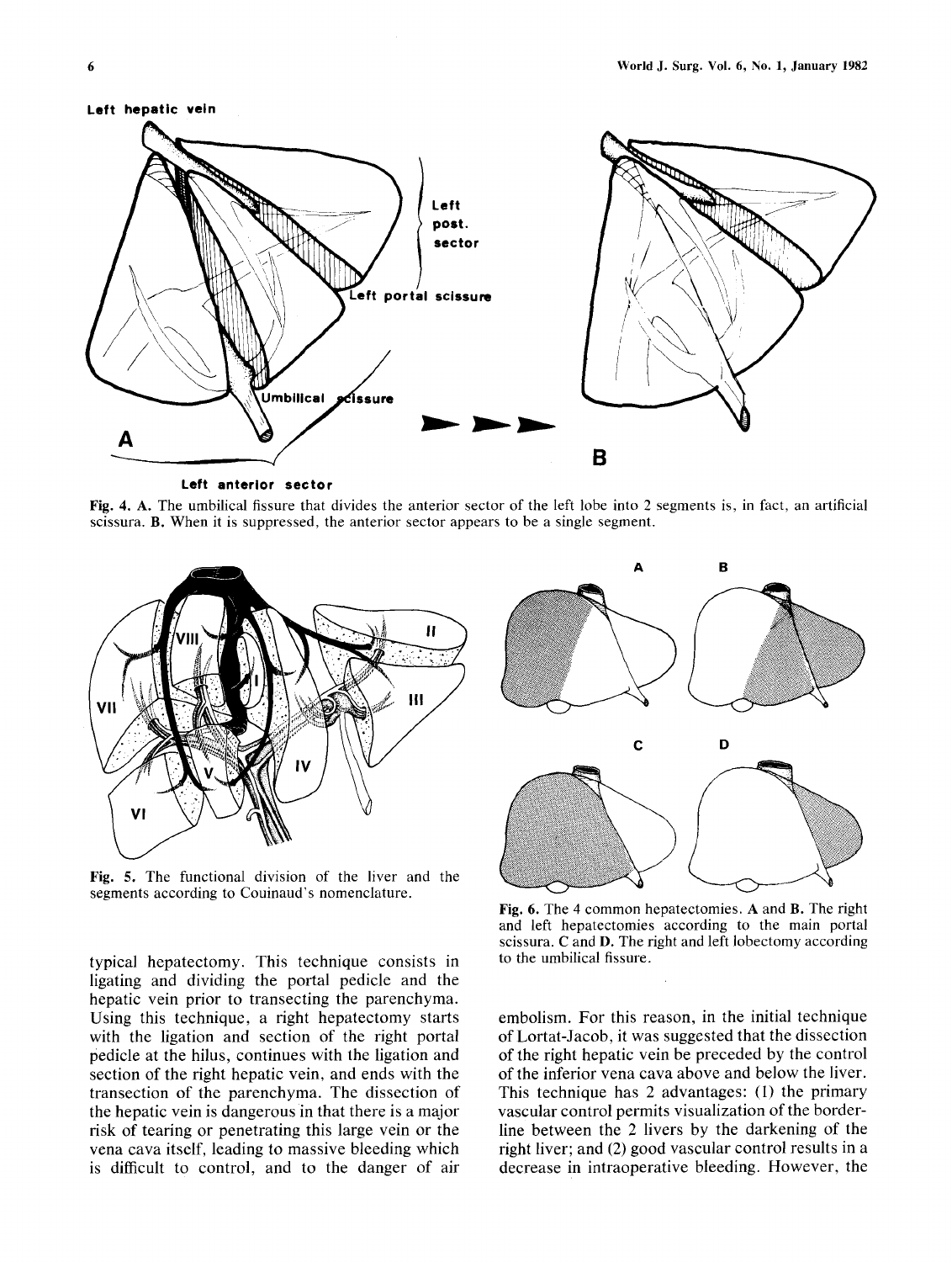

Fig. 7. Differences in definition of hepatectomies: the right hepatectomy (Couinaud), or right lobectomy (Goldsmith and Woodburne), is also called trisegmentectomy (Starzl).



Fig. 8. The 2 basic procedures of the right hepatectomy. A. With primary division of the vessel (Lortat-Jacob's technique). B. With primary parenchymatous transection (Ton That Tung's technique).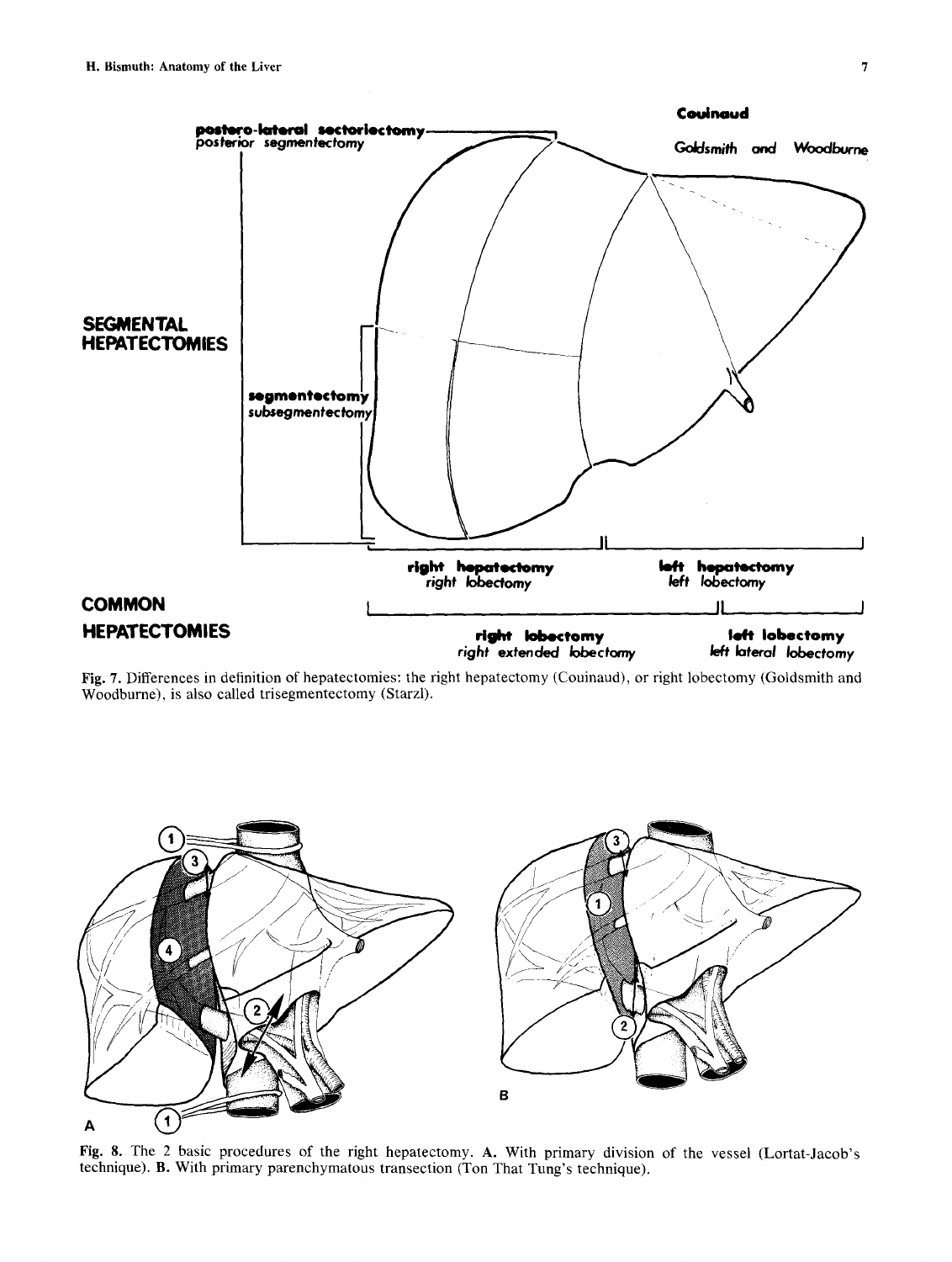

Fig. 9. The author's procedure for right hepatectomy which combines the 2 basic techniques.

technique has 2 disadvantages: on one hand, the risk of causing an injury to the hepatic vein; and on the other, the risk of devitalizing the remaining liver by an erroneous ligation of an element of the porta hepatis, a risk which is increased by the frequency of anatomical abnormalities.

## *Hepatectomy by Primary Parenchymatous Transection*

The principle of this technique, described by Ton That Tung, is to begin with the opening of the parenchyma along the line of the scissura. The hilar elements are approached and ligated into the liver. Section of the hepatic vein is performed in the same fashion at the end of the procedure inside the liver. This technique has 2 advantages: (1) it excises the amount of liver parenchyma "à la demande" according to the nature and the location of the lesion; and (2) ligation of the vessels is not hampered by anatomical abnormalities, since the vessels are approached above the hilus. There are 2 disadvantages: (1) intraoperative bleeding can be important owing to the lack of preliminary vascular control and thus quick performance is mandatory; and (2) clamping of the porta hepatis may be necessary, either during the whole procedure or intermittently.

From the combination of these 2 basic procedures are derived the other techniques of hepatectomies. In textbooks of surgery, these 2 techniques are often separate although it is quite possible to combine them. Our technique of liver resection illustrates this association: it combines the advantages of both procedures, while seeking to avoid their disadvantages (Fig. 8). Its principle is to begin with a step of hilar dissection in order to control the arterial and portal elements of the right pedicle (in the case of a right hepatectomy) and to clamp these elements without ligating them. The right flank of the retrohepatic inferior vena cava is freed without attempting systematically to dissect the right hepatic vein. Then the liver is opened along the main scissural line and, as in Ton That Tung's technique, the portal elements are located by a superior approach inside the parenchyma: thus, ligation of these vessels is performed distally from the clamps (Fig. 9). At the end of the liver transection, the hepatic vein is ligated inside the liver. This technique has the advantage of proceeding with control of the vessels before the liver transection, as in Lortat-Jacob's technique; and of dividing the vessels inside the parenchyma, safe from the anatomical abnormalities, as in Ton That Tung's technique.

There are 2 other techniques of liver resection, less frequently used. Their indications are limited to some specific cases. In huge tumors, when a right lobectomy is indicated, complete vascular exclusion of the liver can be beneficial. This procedure, described by Heaney [9], is achieved by the simultaneous clamping of the hepatic pedicle and of the vena cava below and above the liver. It has been shown that clamping the aorta is not necessary [10]. For the small or atypical liver resections, the control of bleeding at the level of the parenchymatous transection by a clamp placed across the liver substance can be useful [11].

The finger-fracture is often thought of as a type of liver resection. Actually, it is only a means of cutting the liver much as the knife or scissors is used; in fact, we formerly used a Kelly clamp, which by small pinchings progressively divides the parenchyma, exposing the small vessels.

In conclusion, there are now many types of liver resections according to the amount of liver to be excised and to the surgical technique selected. The surgeon must choose between them in order to elect the best management for every case of hepatic lesion in which hepatic resection is indicated. Always remaining in the field of an anatomical surgery, the surgeon can choose between a major and a minor hepatectomy and between a resection with primary ligation of the vessels and with primary parenchymatous transection. Sound knowledge of the anatomy of the liver is the prerequisite for anatomical surgery of this organ.

### **R6sum6**

L'anatomie morphologique du foie permet d'individualiser 2 lobes principaux et 2 lobes accessoires. L'anatomie fonctionnelle du foie, plus récemment décrite, est fondée sur la distribution des pédicules portaux et sur la localisation des veines sus-h6patiques. Le foie est divisé en 4 secteurs, eux-mêmes